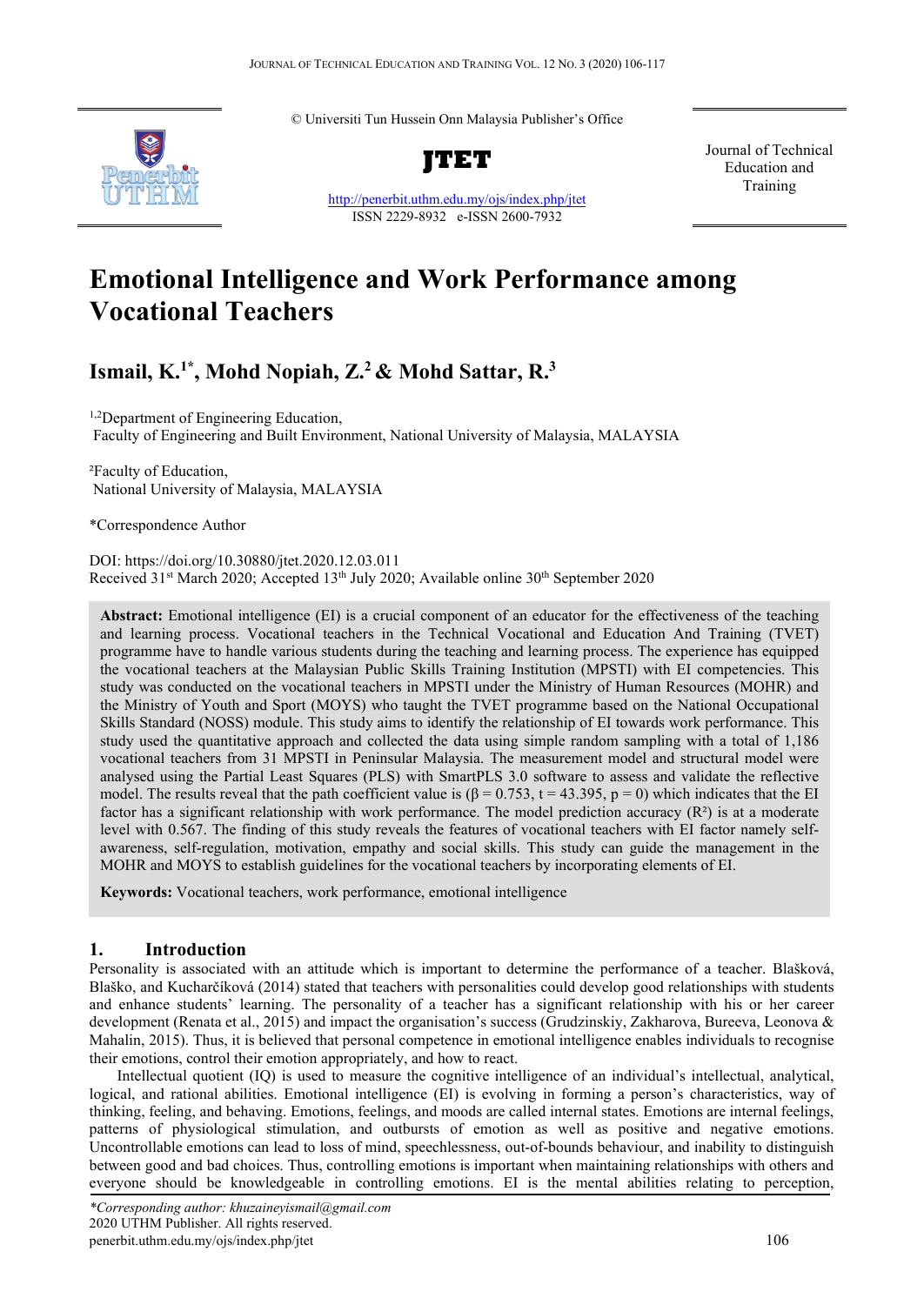understanding, and management of emotion (Cherniss, Roche & Barbarasch, 2015) and the ability to sense, understand, and use the power of emotions to guide, motivate, and influence others. EI also reflects the self-ability of individuals to manage feelings as well as motivate, plan, and achieve goals. The elements of EI in this study are self-awareness, selfregulation, empathy, motivation, and social skills (Goleman 1995). Thus, EI is one of the capabilities that should be acquired by today's teachers (Salleh, 2015). According to Niesche and Haase (2012), there is a relationship between the teacher's emotions and personal ethical position in performing the duties of a teacher.

The personality of an employee could reflect his or her performance. Employees with EI are successful in their job and work performance (Asrar-ul-Haq, Anwar & Hassan, 2017). Teachers who are successful in their work can teach effectively and have a sense of control on their emotions, feelings, and psychological condition at work (Ghani, Tengku Shahadan & Liew, 2013). Various findings on EI revealed a positive impact on the teaching and learning processes. Ghanizadeh and Moafian (2009) stated that a successful teacher is capable of managing and controlling his or her emotions. Matthews, Roberts, and Zeidner (2004) agree that employees with EI can succeed in their work. According to Jennings and Greenberg (2009), teachers who can control their emotions can also control the classroom and maintain good relationships with other teachers and students. It is believed that teachers with EI have low job pressures (Punia, Balda & Poonam, 2016; Khaniyan et al., 2013) and are satisfied with their work (Akomolafe & Ogunmakin, 2014). Thus, it is confirmed that a teacher's attitude influences his or her work performance. Teachers who can control their emotions display more empathy and can adapt to the problems (Supardi, Azman, Mustapha, Che Rus & Che Kob, 2016). According to Asrar-ul-Haq et al., (2017) stated teachers need to control their emotions and empathise the students. Goroshit & Hen (2014) stated as educator not only focusing on their teaching development skills but also emotional capacity for work resilience, survival and innovation. Therefore, the quality of the teachers is an important factor in determining the student's quality (Ismail, Nopiah, Rasul, & Leong, 2017).

## **1.1 Emotional Intelligence: A Necessary Attitude for Vocational Teachers in TVET Programmes**

Malaysian teachers need to have EI that can lead to work performance. Teachers in the TVET programme need higher emotion than other institutions due to the students' backgrounds with personal, social, and academic difficulties (Lippke, 2014). Goroshit and Hen (2014) stated that teachers should focus on the development of teaching skills and manage emotions for their resilience in work, survival, and innovation. The approach of teaching in TVET institutions should incorporate appropriate emotion-based teaching besides delivering knowledge and skills to students (Colley, James, Tedder & Diment, 2003). Kelchtermans (2005) stated that every teacher needs to manage their emotions and understand their actions. Some of the challenges when dealing with students in the TVET programme are their discipline, lateness in submitting assignments, and less motivation to learn (Ismail, Nopiah & Rasul, 2018).

The emphasis on practical subjects in the TVET programme does not only require qualified teachers in the field but they also must have high patience and EI when teaching. Teachers often feel exhausted when teaching and it is important for them to develop emotional skills (Karakuş, 2013). A teacher's emotions are often associated with commitment, satisfaction, and self-esteem during the teaching process which lead to stress. Thus, vocational teachers need to control their emotions. A teacher with EI can control his or her emotions (Özen, Ardıç, Uslu & Karakiraz, 2014) and avoid negative feelings. Therefore, EI is an essential element for every teacher in the TVET programme because teachers with high EI can control the classroom discipline (Valente, Monteiro & Lourenço, 2018). Mérida-López, Bakker, and Extremera (2019) stated that teachers who have EI could deal with situations involving emotions compared to teachers who lack EI. The objective of this study is to identify the relationship between EI towards work performance among the vocational teachers in MPSTI under the Ministry of Human Resources (MOHR) and Ministry of Youth and Sports (MOYS).

#### **2. Conceptual Framework and Theory**

This quantitative study had identified the relationship between EI (Goleman 1995) and work performance (Cai  $\&$  Lin, 2006) among the vocational teachers in Malaysian Public Skills Training Institutions (MPSTI). Figure 1 shows the conceptual framework of this study. Based on the notion of Goleman (1995), it is hypothesised that EI has a positive and significant relationship with the vocational teachers' work performance.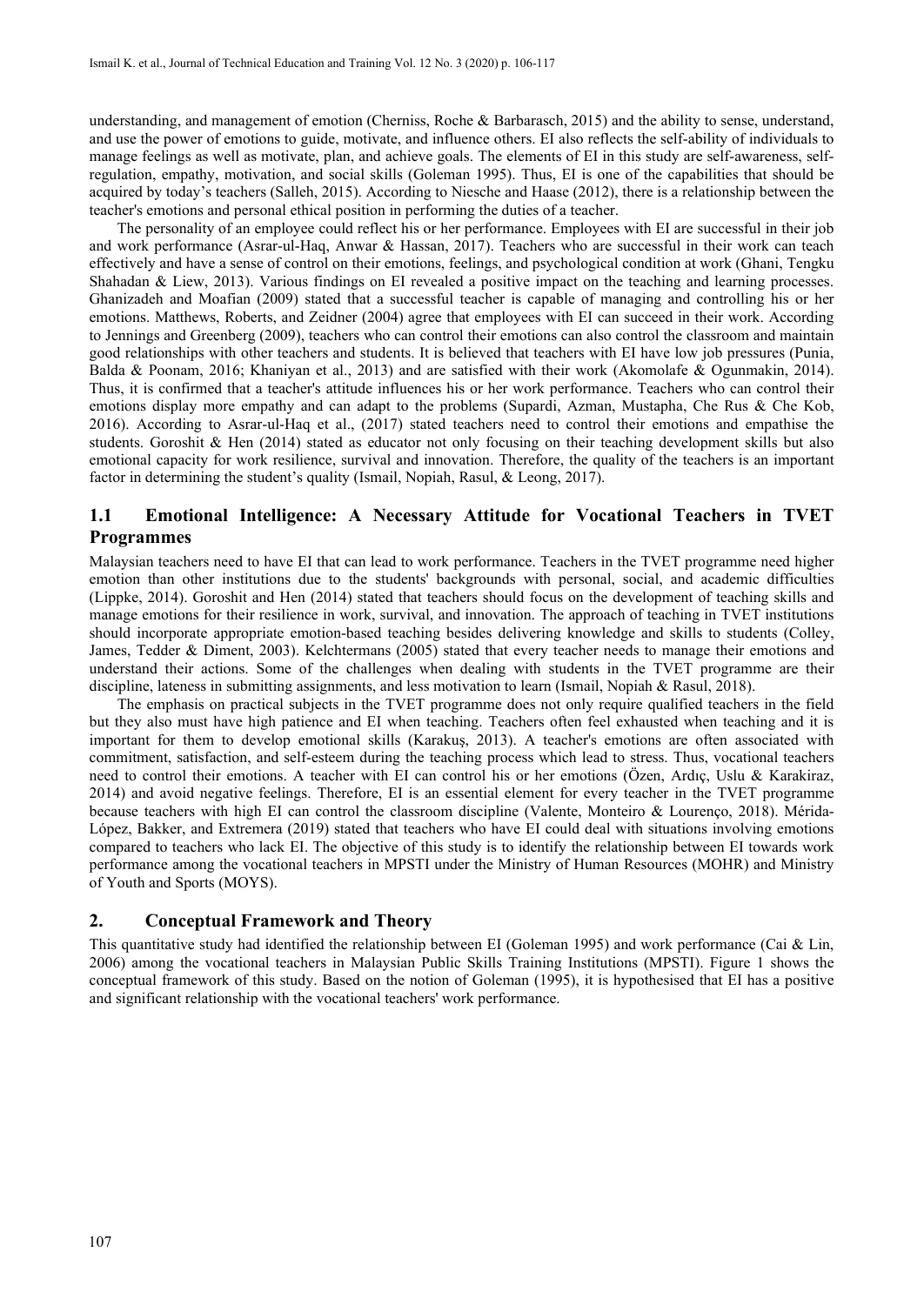

**Figure 1 - Conceptual Framework of EI and Work Performance**

# **2.1 Theory of Emotional Intelligence (EI)**

Salovey and Mayer (1990) introduced the concept and term of EI as a subset of social intelligence that includes the ability of individuals to control emotions and feelings when guiding their thoughts and actions. The concept of EI was later developed by Goleman (1995) in a book entitled, Emotional Intelligence, which reveals that EI is relevant than other cognitive intelligence for employees or students. Goleman has convinced the public that the aspects of emotional intelligence are important in influencing the success of an individual's life. This study uses Goleman's (1995) EI factors, namely self-awareness, self-control, self-motivation, empathy, and social skills. Goleman's EI factors have a significant relationship with work performance (Côté & Miners 2006). Previous studies have applied the Goleman's EI factors namely Hackett & Hortman, 2008; Krishnan et al., 2017; Rosma Ayu et al., 2016; Asrar-ul-Haq et al., 2017; and Noriah et al., 2003.

#### 2.1.1 Self-awareness

Self-awareness is the ability of a teacher to understand emotions, emotional impact on others, and choosing priorities when making decisions. Teachers with self-awareness are aware of the behaviour and its effects on themselves and others. Musa et al., (2016) stated that individuals with high self-awareness are more likely to make rational decisions than individuals with a low level of self-awareness. Ramana (2013) stated that teachers need to understand, recognise, and manage their emotions besides understanding their emotions. When teachers can control their emotions, they can understand and motivate their students besides diversifying strategies when dealing with stress, performing tasks without complaining, and performing tasks for difficult situations. A study by Masrek et al., (2014) revealed that employees who are aware of their emotions would feel satisfied with their work.

### 2.1.2 Self-regulation

Self-regulation is the ability of teachers to control their emotions such as anger, sadness, happiness, calmness, and discouragement. Self-regulation is also the ability to manage emotions. Individuals who can manage themselves are prudent and may temporarily delay their negative feelings. Emotional self-control for either positive or negative emotions is positively associated with the workers' personality. Teachers need to control their emotions especially when dealing with problematic students and task load. Teachers who are unable to control emotions would be burdened by their career. According to Taxer and Gross (2018), teachers need to manage their emotions to enhance the effectiveness of their teaching, professionally and manage problematic students. Thus, positive emotions can foster the quality of teaching and learning. A study by Lavy and Eshet (2018) revealed that teachers, who can control their emotions, are able to produce positive emotions and control their actions. Thus, teachers need to control their negative feelings such as worry, anger, and disappointment to implement effective teaching (Lee et al., 2016).

### 2.1.3 Motivation

Motivation is the set of forces to accomplish a goal. EI requires self-motivation to build stable and balanced emotions. Motivation can help individuals in taking initiatives and enhancing themselves. Individuals with high self-motivation are usually committed when dealing with issues or frustration situations. According to Gorji et al., (2017), workers who have EI also have the motivation in working. The motivational factor is needed for the teaching practice. Nokelainen, Kaisvuo, and Pylvas (2014) that motivation is a mechanism for self-regulation which includes selection, activation, and continuous conduct of a particular goal. Katz and Shahar (2015) stated that teachers with self-motivation also have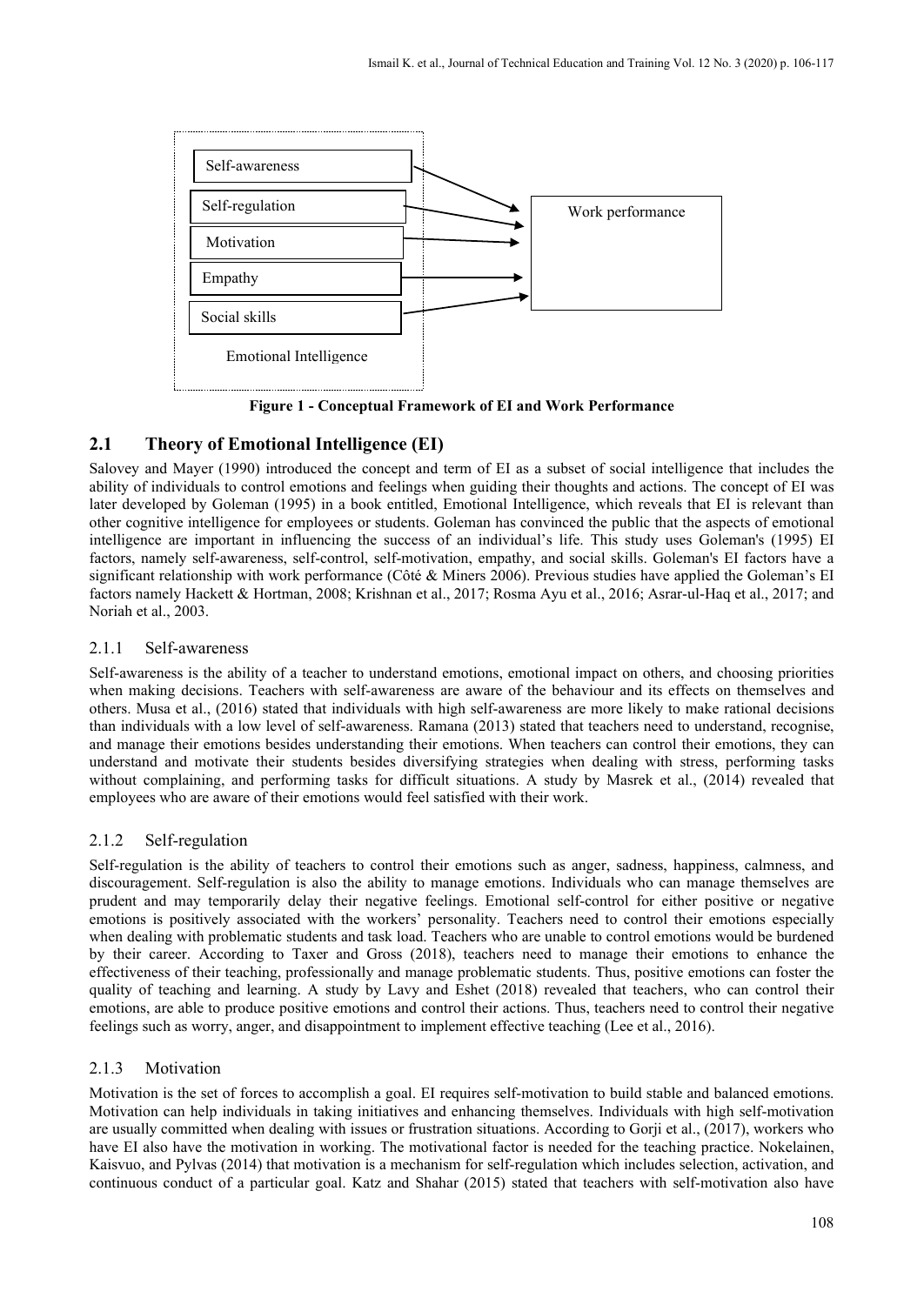positive behaviours during teaching, able to motivate students (Guvenc, 2015), and feel excited when teaching despite dealing with troubled students (Schutz, 2014).

#### 2.1.4 Empathy

Empathy is to put oneself in others' shoes that allow a person to identify others' emotions and certain situations. Empathy allows someone to understand others' view. Skovholt and D'Rozario (2000) stated that teachers with empathy are excellent teachers. They have a sense of sympathy, show compassion, understand others, able to work for others (Mohamad et al, 2019; Parchomiuk, 2019), and love their students (Narinasamy, Hasmah & Mamat, 2013). Teachers should have empathy (Swan & Riley, 2015) to become more understanding, less criticising, better communication, and work satisfaction (de Ruiter, Poorthuis & Koomen, 2019).

### 2.1.5 Social Skills

Social skills are a persons' reaction to the people around them. A person with social skills does not pose conflicts, can mingle easily with everyone, and are not sensitive to others. Teachers with social skills can manage various emotions effectively in relationships and interpret the social situation. An employee with social skills could obtain satisfaction in social relationships and succeed in work. According to Jones, Bouffard, and Weissbourd (2013), competency in emotion and social skills can establish a positive relationship with students, colleagues, management, parents, and stakeholders. Agran et al. (2016) stated that social skills are important because employees can build good relationships, share information, and accept others' views.

#### 2.1.6 Work Performance

Work performance is the result of the work by an employee. Work performance is the ability of employees in performing the job requirements. The performance of the work is influenced by the employees' behaviour factor (Sluss & Ashforth, 2008). According to Goodman and Svyantek (1999) and Cai and Lin (2006), the performance of a teacher is categorised into two, namely contextual performance and tasks performance. Contextual performance is a behaviour demonstrated by employees which have a significant impact on organisational, social, and psychological contexts (Saadu, 2016). Task performance refers to the outcome of job assignments. The contextual performance in this study is work dedication and the task performance is teaching effectiveness and teaching value (Cai & Lin, 2006). Work dedication refers to the reflection of teacher's behaviour and tasks of educating. Teaching effectiveness refers to the teachers' behaviour in planning their lesson, implementing the lesson and teaching content. Teaching value is the positive changes of students in all aspects by teaching.

### **3. Methods**

### **3.1 Research Instrument, Procedure and Sampling**

This is a quantitative research and used 26 items of Malaysian Emotion Intelligent Item (Noriah et al. 2003) based on Goleman's (1995) theory with five factors, namely self-awareness, self-regulatory, motivation, empathy, and social skills. The nine items for work performance are newly developed items which are based on the definitions of work dedication, teaching effectiveness, and teaching value. The validity of 35 items was reviewed and endorsed by seven content experts through the analysis of content validity index item (Polit & Beck, 2006). A total of seven EI items were removed because they have a cut-off point value of I-CVI of less than 0.78 (78%). The total items for this study are 28 items.

The questionnaire was distributed after receiving permission from the Director-General of the Manpower Department, Ministry of Human Resources and the Youth Skills Development Division, Ministry of Youth and Sports to conduct this study. The questionnaires were distributed to eight MPSTI for pre-test and 31 MPSTI for post-test. This quantitative study used a set of questionnaires with the following response scale: strongly disagree (1) to strongly agree (5). The completed questionnaires were mailed and returned to the researcher using stamped envelopes. The questionnaires were divided into two sections: 1) the first part consists of the respondents' information, namely gender, age, work positions, education background, and programme field, and 2) the second part contains 28 items. This study used simple random sampling to select the vocational teachers under the Vocational Training Officer (VTO) scheme who teach and manage programmes based on the NOSS in 31 MPSTI under the MOHR and MOYS in Peninsular Malaysia.

### **3.2 Analysis using PLS-SEM**

Structural Equation Modelling (SEM) is a statistical analysis which is commonly used with computerised statistical analysis; it is a second-generation technique that allows the development of models for the relationship between multiple independent and dependent factors (Gefen, Straub & Boudreau, 2000). There are two types of SEM, namely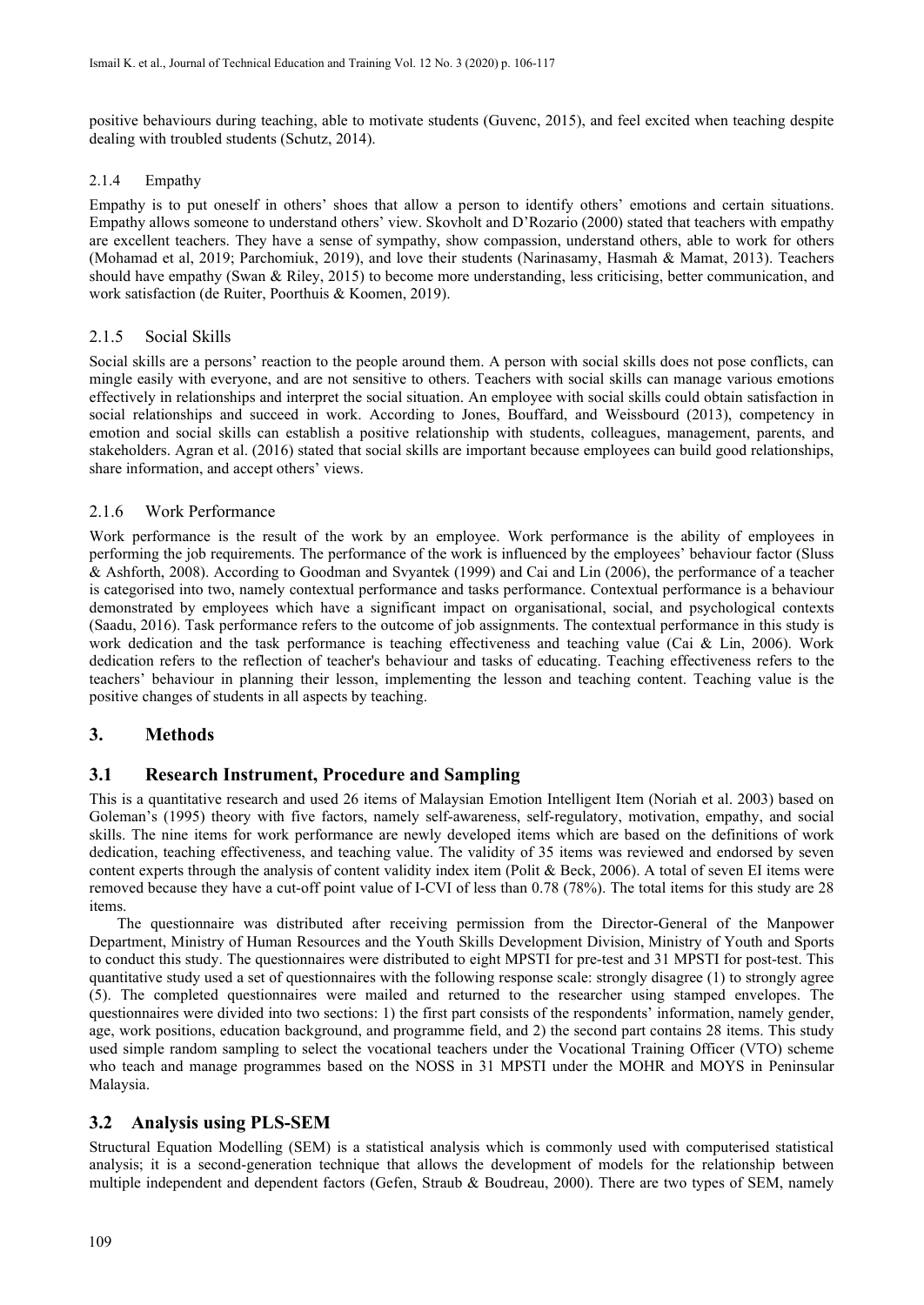CB-SEM and PLS-SEM, and this study applied PLS-SEM. Partial Least Squares (PLS) is a second-generation regression model that combines linear factor analysis and regression (Hair, Hult, Ringle, Sarstedt & Thiele, 2017) which is suitable for exploratory studies and abnormal data analysis (Henseler et al., 2014). This study applied the reflective model and SmartPLS 3.0 software for the analysis of the measurement model and the structural model (Hair, Risher, Sarstedt & Ringle, 2018). Measurement model analysis consists of the following: (i) composite reliability (ii) indicator reliability, and (iii) average variance extracted (AVE), and discriminant validity that contains the heterotraitmonotrait ratio of correlations (HTMT). Table 1 shows a summary analysis of the measurement model using PLS-SEM.

| <b>Measurement</b><br>Model | <b>Analysis</b>          | <b>Criteria</b>                 |                                                                                                                                                                                                                                |  |  |
|-----------------------------|--------------------------|---------------------------------|--------------------------------------------------------------------------------------------------------------------------------------------------------------------------------------------------------------------------------|--|--|
| Reliability                 | Composite<br>reliability |                                 | The composite reliability (CR) should be higher than 0.70 in<br>exploratory research, but a value of 0.60 to 0.70 was also<br>considered acceptable (Hair, Ringle, & Sarstedt, 2011).                                          |  |  |
| Validity                    | Convergent<br>validity   | <i>i. Indicator</i><br>loadings | The value of indicator loadings is greater than<br>0.708 (Hair et al. 2018). An indicator loadings<br>greater than 0.4 to 0.7 are also accepted<br>(Hair, Sarstedt, Hopkins, & Kuppelwieser,<br>2014) for exploratory studies. |  |  |
|                             |                          | ii. AVE                         | The value must be greater than 0.5 (Hair et al.<br>2018).                                                                                                                                                                      |  |  |
|                             | Discriminant<br>validity | iii.HTMT                        | HTMT 0.90 (Gold et al. 2001)                                                                                                                                                                                                   |  |  |

The analyses in the structural model consist of variance inflator factor (VIF), path coefficient, model accuracy prediction  $(R<sup>2</sup>)$ , the true effect of the independent variable on the dependent variable  $(f<sup>2</sup>)$ , and the relevant model prediction (Q²) (Henseler, 2017). The bootstrapping and blindfolding methods were implemented to obtain the desired values.

### **4. Results and Discussion**

### **4.1 Respondents Information**

A total of 1,186 vocational teachers from 31 MPSTI were selected using simple random sampling. The respondents' information, as shown in Table 2.

| Age                 |     | Work<br>position | <b>Education backgrounds</b> |     |
|---------------------|-----|------------------|------------------------------|-----|
| $\leq$ 30 years old |     | Executive        | Certificates                 | 105 |
| 31 to 40 years old  | 638 |                  | Diplomas                     | 764 |
| 41 to 50 years old  | 406 | Professional     | <b>Bachelors</b>             | 266 |
| 51 to 60 years old  | 95  |                  | <b>Masters</b>               | 49  |
|                     |     |                  | PhD Degrees                  |     |

**Table 2 – Respondents' Demographics**

The vocational teachers taught various technical programmes, namely ICT, electronics, mechatronics, electrical, welding, video publishing, civil, manufacturing, plastic technology, composite, quality assurance, and ceramic technology.

### **4.2 The measurement Model Results**

Figure 2 shows the diagram of analysis result using PLS-SEM and Table 3 consist of 28 items shows the measurement model of the reflective constructs' result of CR, path loadings, AVE, and Cronbachs' alpha. All the items in this study have loadings that exceed 0.708 (Hair, Ringle & Sarstedt, 2011). The Cronbach's alpha values for all factors are higher than 0.7 (Hair et al., 2018), and thus, considered as accepted in this research. The AVE value is above 0.5 for each factor and all six constructs have CR greater than 0.7 and less than 0.9 (Hair et al., 2018). All the constructs fulfil the requirements for reliability and convergent validity. For discriminant validity, HTMT is used to assess the construct validity of common factors (Henseler, 2017) and the discriminant validity problems are presented when the HTMT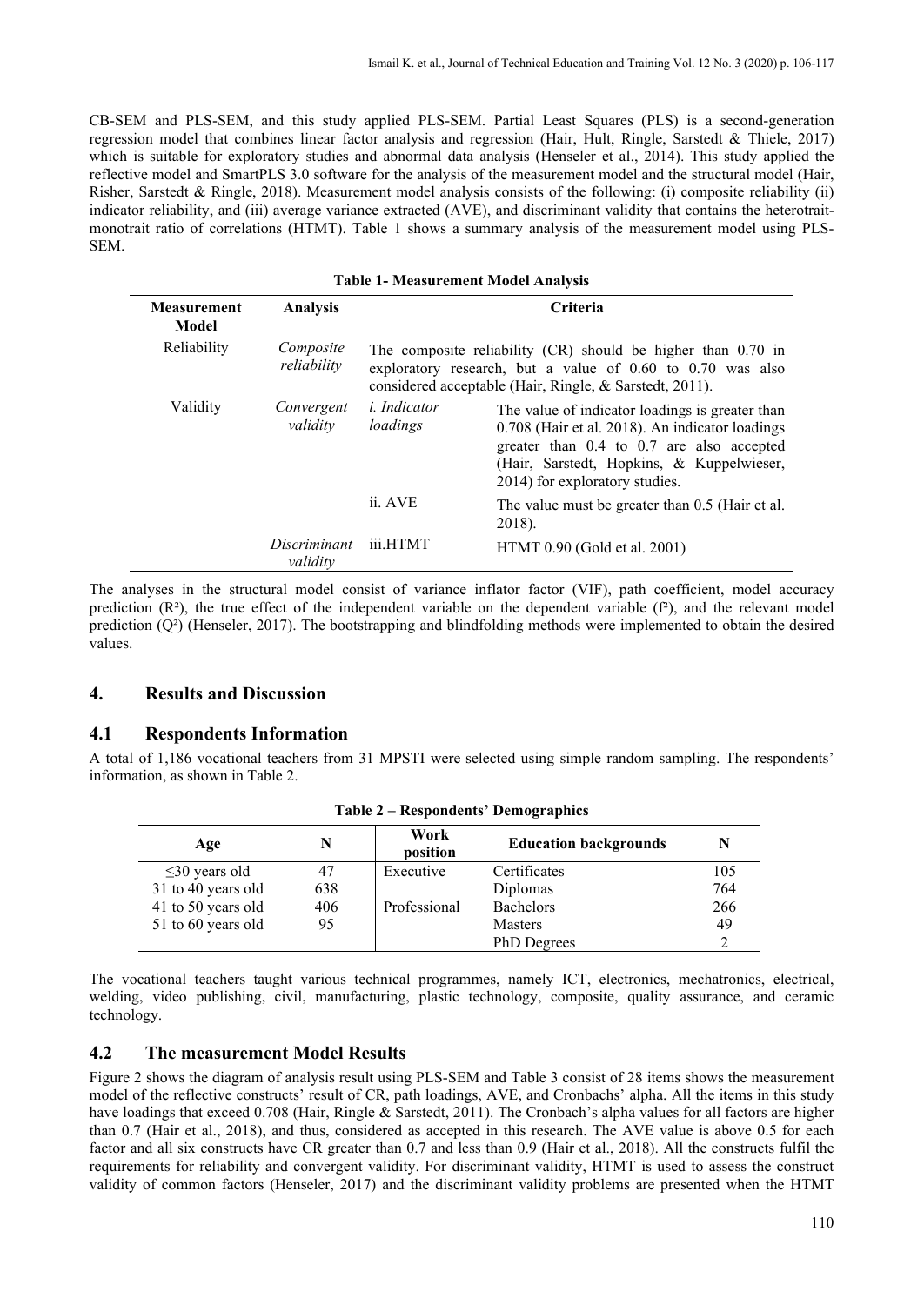values are high (Hair et al., 2018). The HTMT result in this study is accepted, which is below 0.9 (Gold et al., 2001) as shown in Table 4.



**Figure 2 - The Analysis Result of EI towards Work Performance**

| Table 3 - Measurement Model Result and Item for EI and Work performance of Vocational Teachers |  |
|------------------------------------------------------------------------------------------------|--|
|------------------------------------------------------------------------------------------------|--|

| Latent<br>variables |                   | <b>Items</b>                                                                                       | Average<br>Variance<br><b>Extracted</b><br>(AVE) | Composite<br><b>Reliability</b> | Cronbach<br>Alpha |
|---------------------|-------------------|----------------------------------------------------------------------------------------------------|--------------------------------------------------|---------------------------------|-------------------|
| Self-               |                   | I am able to do anything that I                                                                    | 0.76                                             | 0.88                            | 0.842             |
| Awareness           | KCKD <sub>2</sub> | planned.                                                                                           |                                                  |                                 |                   |
|                     | KCKD3             | I am able to give a view even though it<br>differs from others' views.                             |                                                  |                                 |                   |
|                     | KCKD4             | I am able to recognise the impact of<br>my behaviour on others (the effect of<br>doing on others). |                                                  |                                 |                   |
| Self-<br>Regulation | KCK <sub>2</sub>  | I am able to act calmly even though I<br>was angry.                                                | 0.717                                            | 0.884                           | 0.802             |
|                     | KCK4              | I am able to control my feelings even<br>under stress.                                             |                                                  |                                 |                   |
|                     | KCK7              | I feel guilty if I cannot perform the<br>task properly.                                            |                                                  |                                 |                   |
| Motivation          | KCM1              | I am able to work hard even when the<br>tasks are difficult.                                       | 0.697                                            | 0.89                            | 0.891             |
|                     | KCM <sub>2</sub>  | I am always excited to do my job.                                                                  |                                                  |                                 |                   |
|                     | KCM3              | I am willing to work hard although the                                                             |                                                  |                                 |                   |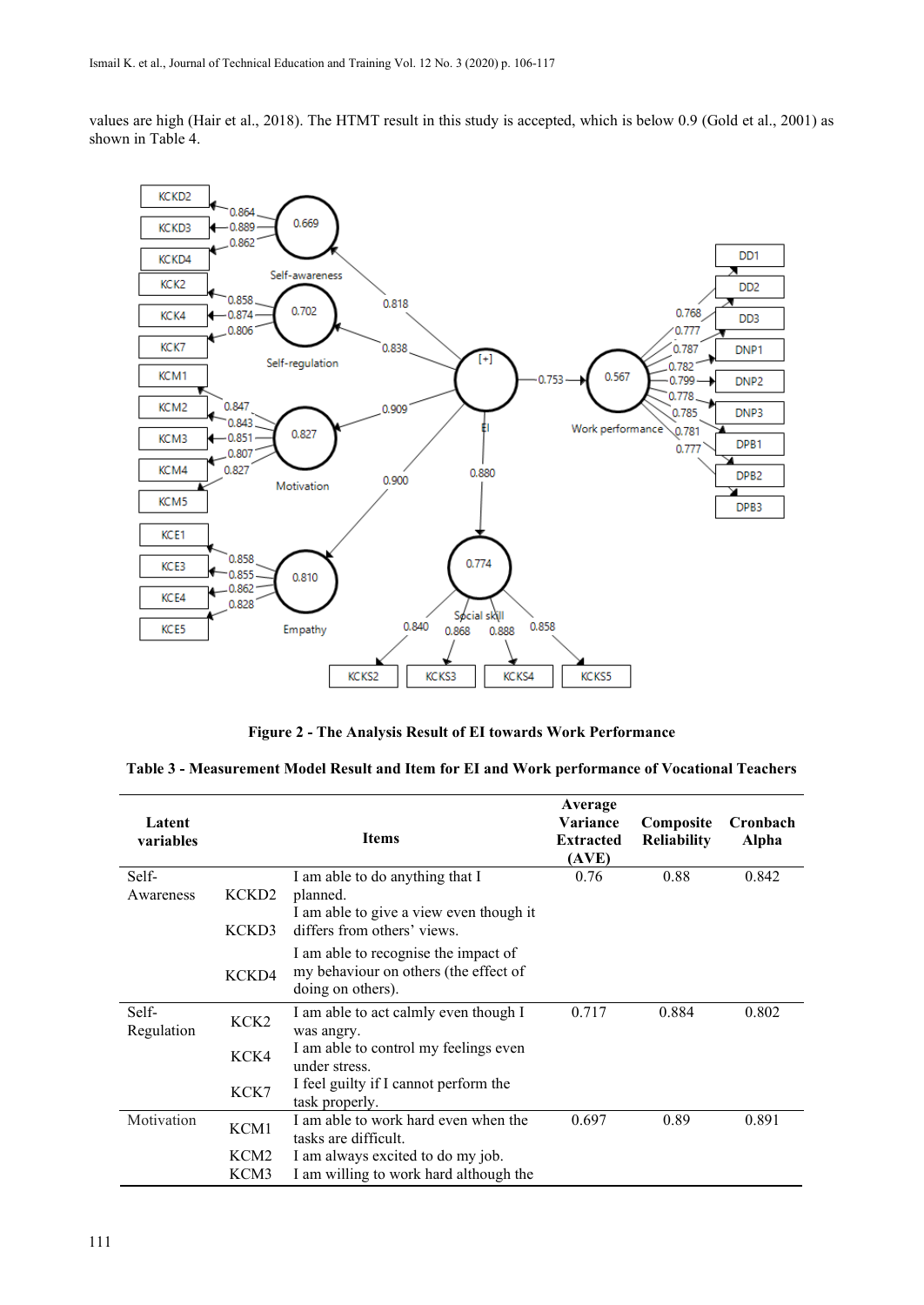| Latent<br>variables |                             | <b>Items</b>                                                            | Average<br>Variance<br><b>Extracted</b><br>(AVE) | Composite<br>Reliability | Cronbach<br>Alpha |  |  |
|---------------------|-----------------------------|-------------------------------------------------------------------------|--------------------------------------------------|--------------------------|-------------------|--|--|
|                     | KCM3                        | work is not interesting.                                                |                                                  |                          |                   |  |  |
|                     | KCM4                        | I am willing to take on any task.                                       |                                                  |                          |                   |  |  |
|                     | KCM5                        | I won't be tired of doing the job that<br>I'm interested in.            |                                                  |                          |                   |  |  |
| Empathy             | KCE1                        | I am ready to hear others' problems.                                    | 0.724                                            | 0.88                     | 0.873             |  |  |
|                     | KCE3                        | I am willing to provide the best service<br>to others.                  |                                                  |                          |                   |  |  |
|                     | KCE4                        | I am able to understand the situations<br>that others are experiencing. |                                                  |                          |                   |  |  |
|                     | KCE5                        | I am able to feel the pain of others.                                   |                                                  |                          |                   |  |  |
| Social skills       | KCKS2                       | I am able to give a clear view.                                         | 0.746                                            | 0.9                      | 0.886             |  |  |
|                     | KCKS3                       | I am able to build friendly                                             |                                                  |                          |                   |  |  |
|                     |                             | relationships with anyone.                                              |                                                  |                          |                   |  |  |
|                     | KCKS4                       | I am able to work with anyone.                                          |                                                  |                          |                   |  |  |
|                     | KCKS5                       | I always share information with my<br>colleagues when working together. |                                                  |                          |                   |  |  |
|                     |                             | I achieved my teaching goals as                                         | 0.611                                            | 0.84                     | 0.889             |  |  |
|                     | D <sub>D</sub> 1            | planned.                                                                |                                                  |                          |                   |  |  |
| Work                |                             | My students could easily understand                                     |                                                  |                          |                   |  |  |
| dedication          | D <sub>D</sub> <sub>2</sub> | my lesson.                                                              |                                                  |                          |                   |  |  |
|                     |                             | My students are interested in the                                       |                                                  |                          |                   |  |  |
|                     | DD <sub>3</sub>             | subject that I was teaching.                                            |                                                  |                          |                   |  |  |
|                     |                             | I developed a positive attitude with my                                 |                                                  |                          |                   |  |  |
| Teaching            | DNP1                        | students.                                                               |                                                  |                          |                   |  |  |
| effectiveness       |                             | I noticed that my students are                                          |                                                  |                          |                   |  |  |
|                     |                             | improving their scores from my                                          |                                                  | Work Performance         |                   |  |  |
|                     | DNP <sub>2</sub>            | teaching.                                                               |                                                  |                          |                   |  |  |
|                     |                             | I inculcate good values on my                                           |                                                  |                          |                   |  |  |
|                     | DNP <sub>3</sub>            | students.                                                               |                                                  |                          |                   |  |  |
| Teaching            | DPB1                        | I am committed to daily tasks.                                          |                                                  |                          |                   |  |  |
| value               | DPB <sub>2</sub>            | I am skilled and knowledgeable in the<br>work tasks.                    |                                                  |                          |                   |  |  |
|                     | DPB3                        | I care about my students.                                               |                                                  |                          |                   |  |  |

# **Table 3 – (Continue)**

#### **Table 4 - HTMT Result**

| <b>HTMT</b>   | Empathy | Motivation | Self-<br>awareness | Self-<br>regulation | Social<br>skill | Work<br>performance |
|---------------|---------|------------|--------------------|---------------------|-----------------|---------------------|
| Empathy       |         |            |                    |                     |                 |                     |
| Motivation    | 0.89    |            |                    |                     |                 |                     |
| Self-         |         |            |                    |                     |                 |                     |
| awareness     | 0.761   | 0.756      |                    |                     |                 |                     |
| Self-         |         |            |                    |                     |                 |                     |
| regulation    | 0.807   | 0.827      | 0.844              |                     |                 |                     |
| Social skills | 0.848   | 0.812      | 0.765              | 0.795               |                 |                     |
| Work          |         |            |                    |                     |                 |                     |
| performance   | 0.737   | 0.744      | 0.732              | 0.739               | 0.737           |                     |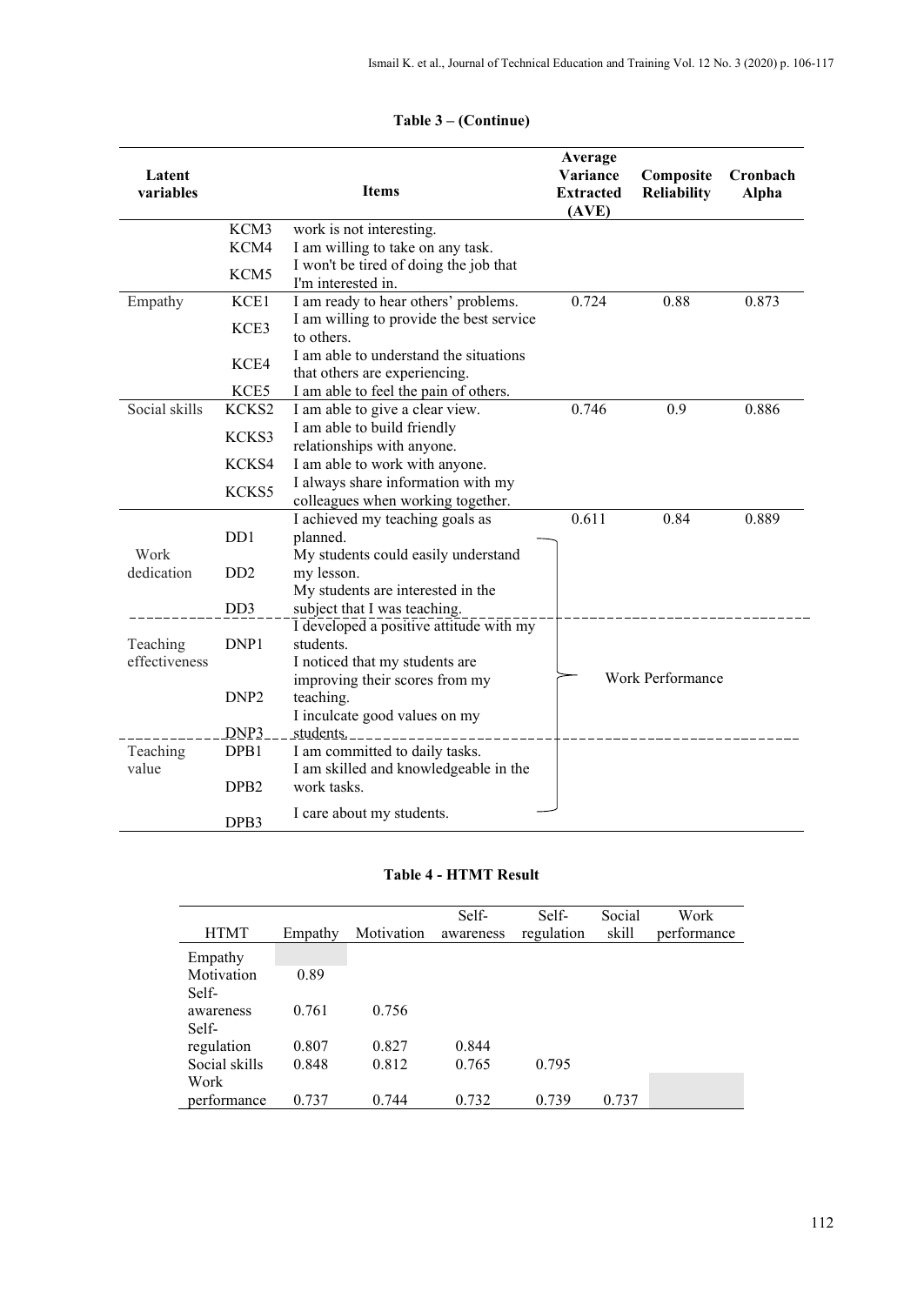### **4.3 The Structural Model Results and Discussion**

Table 5 shows the structural model result, which consists of the values of  $\mathbb{R}^2$ ,  $f^2$ ,  $\mathbb{Q}^2$ , and path coefficient. The first step in analysing the structural model is to analyse the issue of collinearity when the same item is used to measure two or more constructs. The item needs to be removed if this happens. The VIF value cannot be greater than 5 (Hair, Hult, Ringle & Sarstedt, 2017). All values of VIF in this study are less than 5. This study applied p≤ 0.05 and t ≥ 1.96 (twotailed) (Hair, Hult, Ringle & Sarstedt, 2017). The path coefficient value is (β = 0.753, t = 43.395, p = 0) which indicates that the EI factors namely self-awareness, self-regulatory, motivation, empathy, and social skills has a significant relationship with work performance. The value of  $f<sup>2</sup>$  is used to evaluate the relative impact of the dependent variable construct on the dependent variable. The  $f<sup>2</sup>$  value for this study is 1.312.  $R<sup>2</sup>$  is a model prediction accuracy that describes the relationship of the sum of variances in an independent variable to all constructs of the dependent variable. According to Hair, Hult, Ringle, and Sarstedt (2017), the  $R<sup>2</sup>$  values of above 0.75 have high model prediction accuracy, 0.5 to 0.74 at the moderate level, and 0.25 to 0.49 at the low level. In this study, the value of  $\mathbb{R}^2$  is 0.567, which is at the medium level.  $Q^2$  values were obtained using the blindfolding procedure in which the value of  $Q^2$  must be greater than 0. In this study, the value of  $Q^2$  is  $0.3 \ge 0$  which means that the construct in the dependent variable has a prediction relevant to the independent variable construct (Hair, Hult, Ringle & Sarstedt 2017).

| <b>Hipotesis</b>                            | Std. $\beta$ | <b>Standar</b><br>d error | <b>T</b> value | P<br>value       | $\mathbf{R}^2$ | f <sup>2</sup> | $Q^2$ | <b>Result</b>                                        |
|---------------------------------------------|--------------|---------------------------|----------------|------------------|----------------|----------------|-------|------------------------------------------------------|
| $H1: EI \rightarrow$<br>Work<br>Performance | 0.753        | 0.017                     | 43.395         | $\overline{0}$   | 0.567          | 1.312          | 0.323 | Hypothesis<br>supports EI and<br>Work<br>Performance |
| $EI \rightarrow$<br>Empathy                 | 0.9          | 0.008                     | 115.762        | $\boldsymbol{0}$ |                |                |       |                                                      |
| $EI \rightarrow$<br>Motivation              | 0.909        | 0.008                     | 115.762        | $\boldsymbol{0}$ |                |                |       |                                                      |
| $EI$ $\ge$ Self-<br>awareness               | 0.818        | 0.013                     | 62.15          | $\boldsymbol{0}$ |                |                |       |                                                      |
| $EI$ $\geq$ Self-<br>regulation             | 0.838        | 0.012                     | 67.906         | $\boldsymbol{0}$ |                |                |       |                                                      |
| $EI$ $\geq$ Social<br>skill                 | 0.88         | 0.88                      | 86.778         | $\boldsymbol{0}$ |                |                |       |                                                      |

**Table 5 - Structural Model Results**

This study revealed that there was a significant relationship between EI and work performance among the vocational teachers in the MPSTI under the MOHR and MOYS ( $\beta = 0.753$ ,  $t = 43.395$ ,  $p = 0$ ). The findings stated that EI has a significant relationship with work performance (Pekaar, van der Linden, Bakker & Born, 2017; Marembo, Chinyamurindi & Mjoli, 2018; Bee Yoke & Aisyah Panatik, 2015; Mohamad & Jais, 2016). Vocational teachers in the MPSTI need to have EI to be successful in their work. Moreover, NOSS-based teaching programmes are 70% practical and 30% theory which require high levels of patience and emotional control, especially in practical teaching. An excellent TVET teacher does not only measure his or her students' achievement in learning but the teacher also has competencies in knowledge, skills, and attitudes. TVET teachers are excellent when they are competent in teaching both theoretical and practical subjects using the right teaching method. TVET teachers also need to have a positive attitude as a role model for the students. Thus, integrated affective-cognitive teaching is to develop students' positive personality traits (Tahira Anwar, Maizam, Mohd. Jahaya, & Zainal Abidin, 2014).

EI is a positive attitude that should be equipped by teachers in the TVET programme. A teacher has to interact with many people – students, colleagues, management, and parents. They use a lot of energy in class and daily work that involves values, ethics, and morals. Teachers to be committed and persistent in their work, avoid negative emotions, maintain positive emotions, and manage their emotions when teaching. Therefore, the factor of EI is essential for teachers to control their emotions and improve their work performance (Rezvani et al., 2016). Teachers with EI can deal with students who have emotional and behavioural problems and successful teachers can manage and control their emotions. Teachers with high EI can prevent work stress because they can interpret their emotions such as anger or frustration besides having a better understanding of controlling emotions at work (Mayer, Caruso & Salovey, 2016).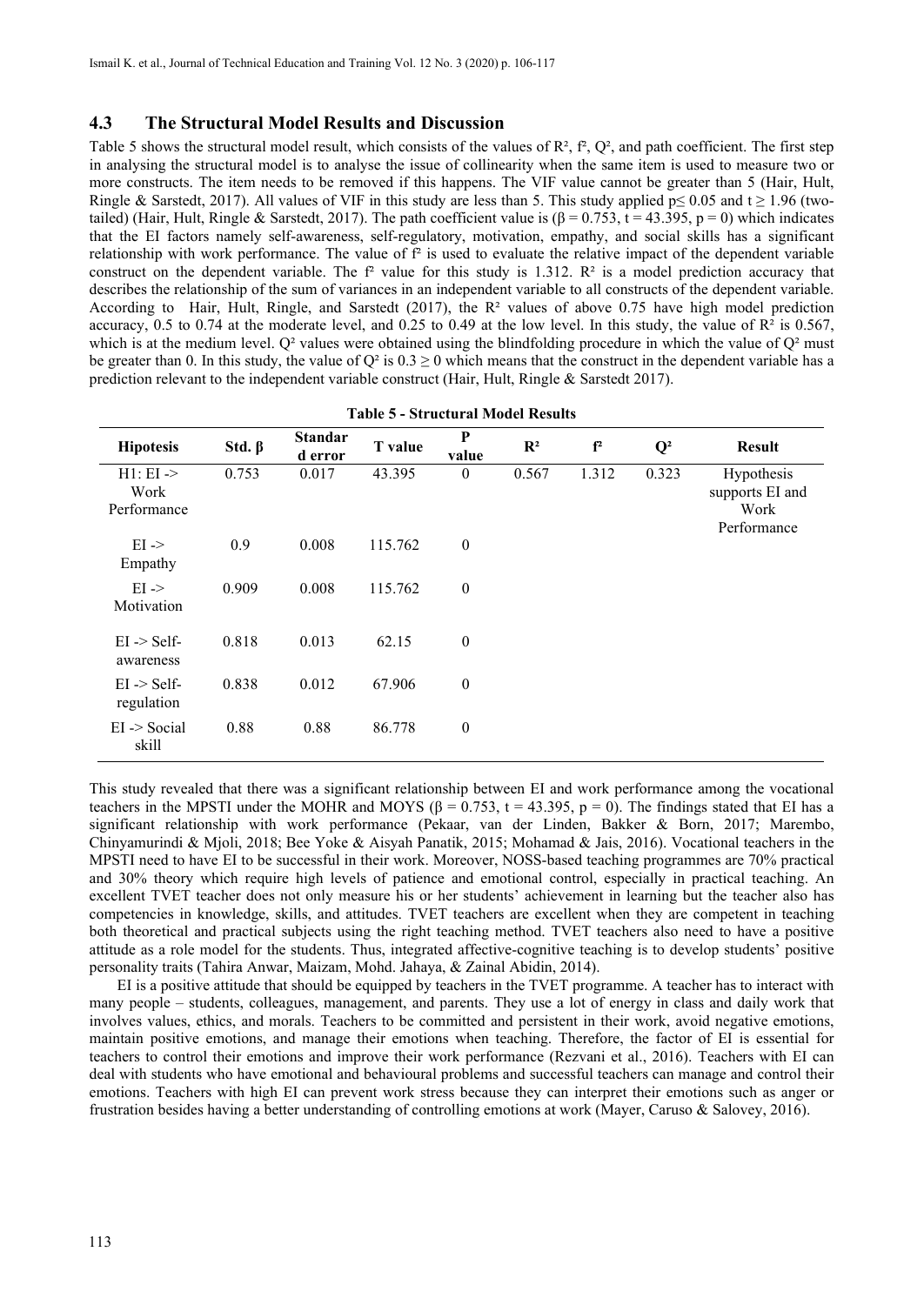### **6. Conclusions**

TVET teachers who have EI are associated with work performance. It is difficult to implement the teaching and learning process effectively when teachers are unable to control their emotions when managing a variety of students in the classroom. Teachers who have EI during teaching can control their emotions, know the difference between positive and negative emotions, empathise others, feel motivated, and equipped with social skills. The findings of this study revealed that EI is a necessary attitude for vocational teachers for their work performance. Vocational teachers with EI are dedicated and can provide effective teaching to their students. Therefore, the findings of this study can be extended to TVET educators in Malaysia from different TVET institutions such as vocational colleges, community colleges, polytechnics, and universities that practice TVET programme in the teaching and learning process.

#### **Acknowledgement**

The authors would like to express sincere gratitude to the Department of Engineering Education, Faculty of Engineering and Build Environment, National University of Malaysia, The Ministry of Youth and Sports, The Ministry of Human Resources and Public Service Department Malaysia for supporting this research.

#### **References**

Akomolafe, M. J., & Ogunmakin, A. O. (2014). Job Satisfaction among Secondary School Teachers: EI, Occupational Stress and Self-Efficacy as Predictors. *Journal of Educational and Social Research*, *4* (3), 487–498.

Asrar-ul-Haq, M., Anwar, S., & Hassan, M. (2017). Impact of EI on teacher׳s performance in higher education institutions of Pakistan. *Future Business Journal*, *3* (2), 87–97.

Bee Yoke, L., & Aisyah Panatik, S. (2015). EI and Work performance among School Teachers. *Asian Social Science*, *11* (13), 227–234.

Blašková, M., Blaško, R., & Kucharčíková, A. (2014). Competences and Competence Model of University Teachers. *Procedia - Social and Behavioral Sciences*, *159*, 457–467.

Cai, Y., & Lin, C. (2006). Theory and practice on teacher performance evaluation. *Frontiers of Education in China*, *1* (1), 29–39.

Cherniss, C., Roche, C., & Barbarasch, B. (2015). EI. *Encyclopedia of Mental Health: Second Edition*, *2*, 108–115.

Colley, H., James, D., Tedder, M., & Diment, K. (2003). Learning as becoming in vocational education and training: class, gender and the role of vocational habitus. *Journal of Vocational Education & Training*, *55* (4), 471–498.

Côté, S., & Miners, C. T. H. (2006). EI, Cognitive Intelligence dan Work performance. *Administrative Science Quarterly*, *51*(1 (March)), 1–28.

de Ruiter, J. A., Poorthuis, A. M. G., & Koomen, H. M. Y. (2019). Relevant classroom events for teachers: A study of student characteristics, student behaviors, and associated teacher emotions. *Teaching and Teacher Education*, *86*, 102899.

Gefen, D., Straub, D., & Boudreau, M.-C. (2000). Communications of the Association for Information Systems Structural Equation Modeling and Regression: Guidelines for Research Practice. *Communications of the Association for Information Systems*, *4* (1), 1–77. Retrieved from http://aisel.aisnet.org/cais%0Ahttp://aisel.aisnet.org/cais

Ghani, M. F. A., Tengku Shahadan, T. N., & Liew, M. S. (2013). Teaching competency among academic staff of Malaysian private universities : an exploratory study. *Global Business and Economics Research Journal*, *2*(4), 34–44.

Gold, A. H., Malhotra, A., & Segars, A. H. (2001). Knowledge management: An organizational capabilities perspective. Journal of Management Information Systems, 18(1), 185-214.

Goleman, D.(1995). EI. New York, Bantam Books.

Goodman, S. A., & Svyantek, D. J. (1999). Person-organization fit and contextual performance: Do shared values matter? *Journal of Vocational Behavior*, *55* (2), 254–275.

Gorji, A. M. H., Darabinia, M., & Ranjbar, M. (2017). Relationship between EI and job motivation among faculty staff in Mazandaran University of Medical Sciences, Iran. *Iranian Journal of Psychiatry and Behavioral Sciences*, *11* (2).

Goroshit, M., & Hen, M. (2014). Does Emotional Self-efficacy Predict Teachers' Self-efficacy and Empathy? *Journal of Education and Training Studies*, *2* (3), 26–32.

Grudzinskiy, A., Zakharova, L., Bureeva, N., Leonova, I., & Mahalin, A. (2015). Personal Competences of Succession Pool for Management Positions within University Competitiveness Increase: Meaning and Identifications. In *Procedia*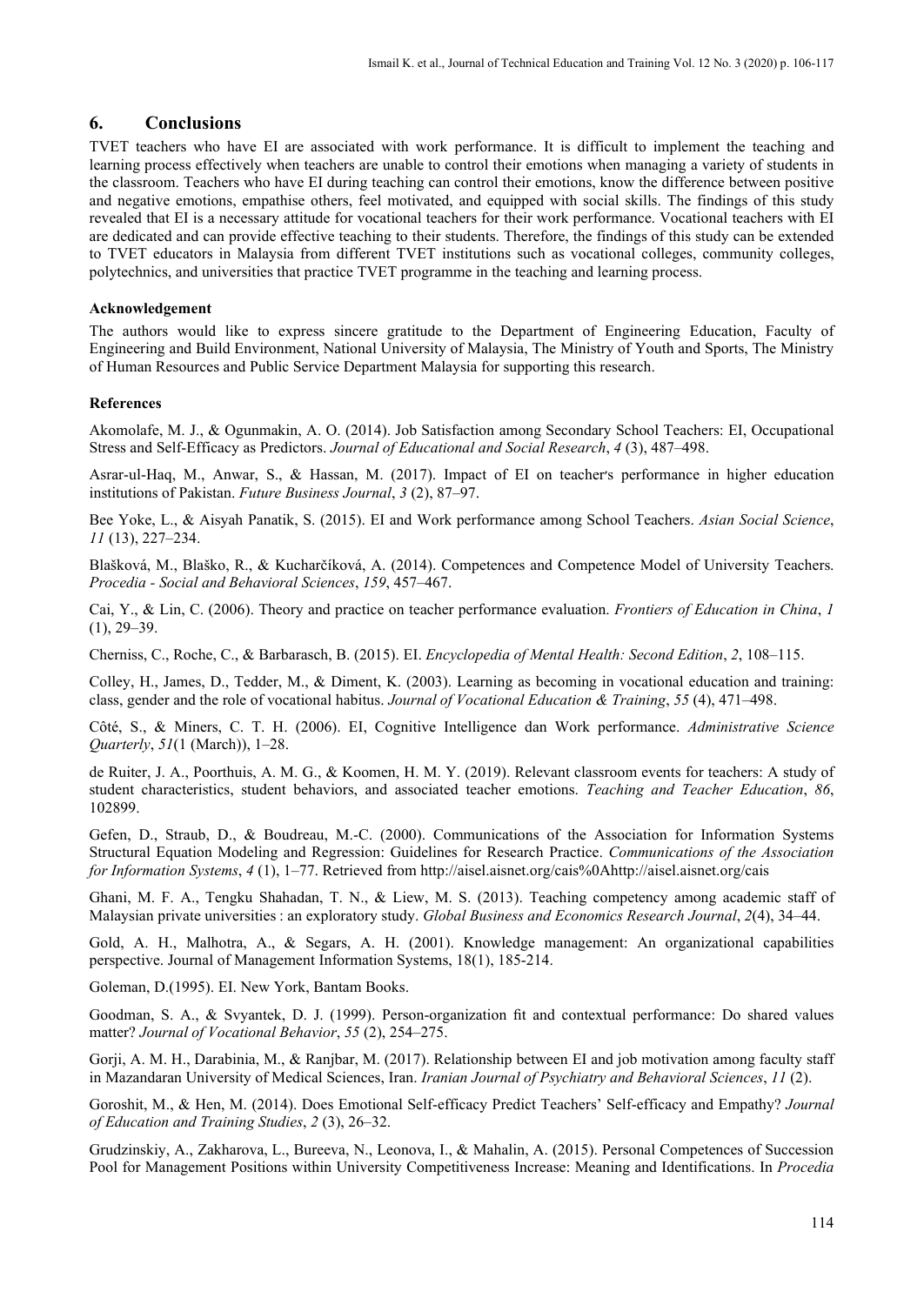*- Social and Behavioral Sciences*, Vol. 214, pp. 586–595. Elsevier B.V.

Guvenc, H. (2015). The relationship between teachers' motivational support and engagement versus disaffection. *Kuram ve Uygulamada Egitim Bilimleri*, *15*(3), 647–657.

Hackett, P. T., & Hortman, J. W. (2008). The Relationship of Emotional Competencies to Transformational Leadership: Using a Corporate Model to Assess the Dispositions of Educational Leaders. *Journal of Educational Research and Policy Studies*, *8* (1), 92–112.

Hair, Joe F., Sarstedt, M., Hopkins, L., & Kuppelwieser, V. G. (2014). Partial least squares structural equation modeling (PLS-SEM): An emerging tool in business research. *European Business Review*, *26* (2), 106–121.

Hair, Joe F, Risher, J. J., Sarstedt, M., & Ringle, C. M. (2018). When to use and how to report the results of PLS-SEM. *European Business Review*, 1–39.

Hair, Joseph F., Hult, G. T. M., Ringle, C. M., Sarstedt, M., & Thiele, K. O. (2017). Mirror, mirror on the wall: a comparative evaluation of composite-based structural equation modeling methods. *Journal of the Academy of Marketing Science*, *45* (5), 616–632.

Hair, Joseph F., Hult, G. T., Ringle, C. M., & Sarstedt, M. (2017). A Primer on Partial Least Squares Structural Equation Modeling (PLS-SEM). In *SAGE Publications* (p. 390).

Henseler, J. (2017). Bridging Design and Behavioral Research With Variance-Based Structural Equation Modeling. *Journal of Advertising*, *46* (1), 178–192.

Henseler, J., Dijkstra, T. K., Sarstedt, M., Ringle, C. M., Diamantopoulos, A., Straub, D. W., … Calantone, R. J. (2014). Common Beliefs and Reality About PLS: Comments on Rönkkö and Evermann (2013). *Organizational Research Methods*, *17* (2), 182–209.

Ioannidou , Konstantikaki, V. (2008). Empathy and EI : What is it really about? *International Journal of Caring Sciences*, *1* (3), 118–123.

Ismail, K., Nopiah, Z. M., & Rasul, M. S. (2018). Challenges Faced By Vocational Teachers in Public Skills Training Institutions: a Reality in Malaysia. *Journal of Technical Education and Training*, *10* (2), 13–27.

Ismail, K., Nopiah, Z. M., Rasul, M. S., & Leong, C. L. (2017). Malaysian teachers ' competency in technical vocational education and training : A review. In Regionalization and Harmonization in TVET (pp. 59–64).

Jennings, P. a., & Greenberg, M. T. (2009). The Prosocial Classroom: Teacher Social and Emotional Competence in Relation to Student and Classroom Outcomes. *Review of Educational Research*, *79* (1), 491–525.

Jones, S. M., Bouffard, S. M., & Weissbourd, R. (2013). Educators' social and emotional skills vital to learning. *KappanMagazine*, (May), 62–65. Retrieved from http://markcharlesgood.com/wpcontent/uploads/2015/02/Educators\_Need-social\_and\_emotional\_article.pdf

Karakuş, M. (2013). EI and negative feelings: A gender specific moderated mediation model. *Educational Studies*, *39* (1), 68–82.

Katz, I., & Shahar, B. H. (2015). What makes a motivating teacher? Teachers' motivation and beliefs as predictors of their autonomy-supportive style. *School Psychology International*, *36*(6), 575–588.

Kelchtermans, G. (2005). Teachers' emotions in educational reforms: Self-understanding, vulnerable commitment and micropolitical literacy. *Teaching and Teacher Education*, *21*(8), 995–1006.

Khaniyan, M., Foroughan, M., Hosseini, M. A., & Biglarian, A. (2013). EI and occupational stress among rehabilitation staffs working in Tehran's training hospitals. *Iranian Rehabilitation Journal*, *11* (17), 68–74.

Krishnan, C., Goel, R., Singh, G., Bajpai, C., & Malik, P. (2017). EI : A Study on Academic Professionals. *Journal Social Sciences and Humanities (PERTANIKA)*, *25* (4), 1555–1568.

Lavy, S., & Eshet, R. (2018). Spiral effects of teachers' emotions and emotion regulation strategies: Evidence from a daily diary study. *Teaching and Teacher Education*, *73*, 151–161.

Lee, M., Pekrun, R., Taxer, J. L., Schutz, P. A., Vogl, E., & Xie, X. (2016). Teachers' emotions and emotion management: integrating emotion regulation theory with emotional labor research. *Social Psychology of Education*, *19* (4), 843–863.

Lippke, L. (2014). Who am I supposed to let down?" The caring work and emotional practices of vocational educational training teachers working with potential drop-out students. *Journal of Workplace Learning*, *24* (7/8), 461– 472.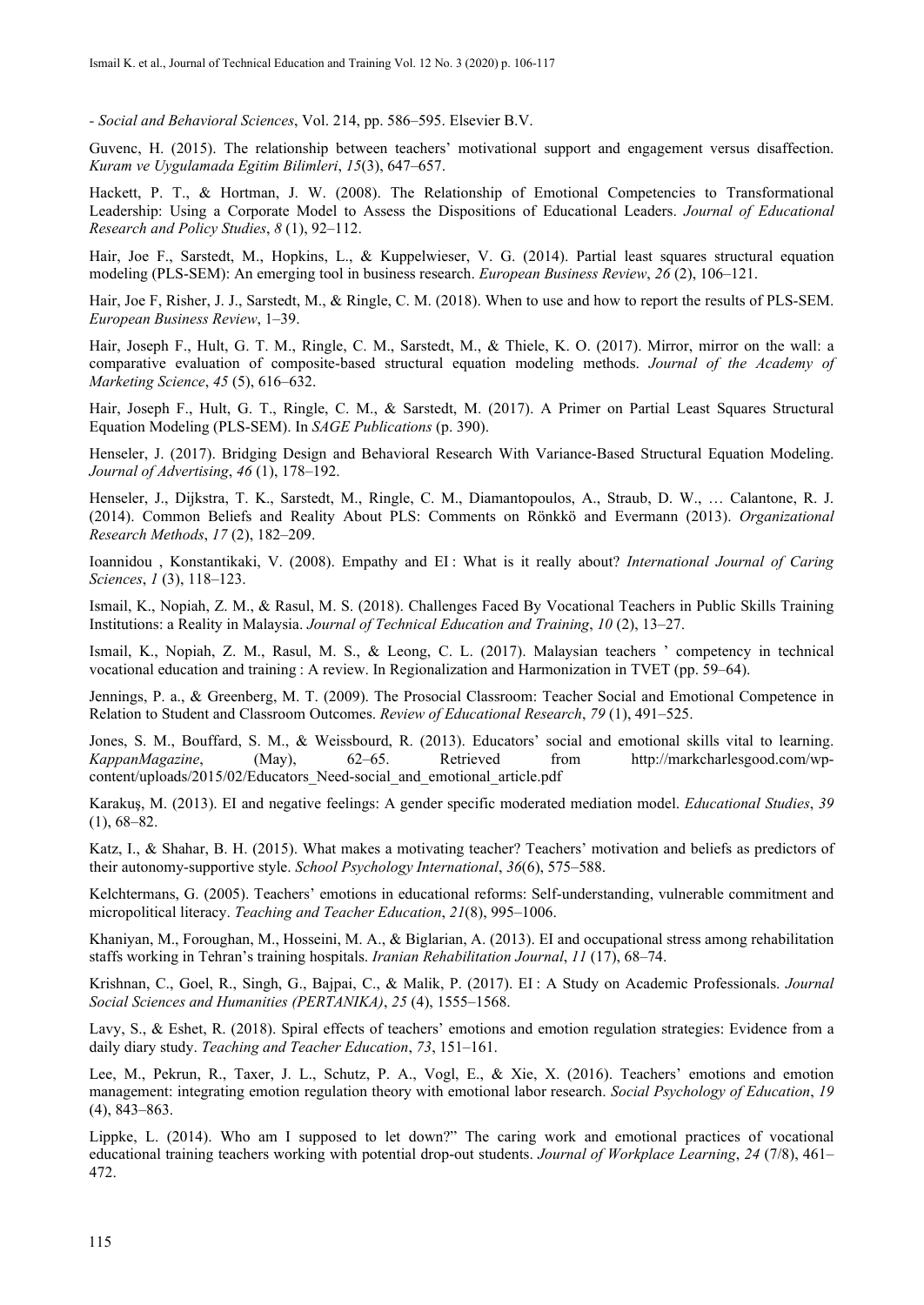Marembo, M., Chinyamurindi, W. T., & Mjoli, T. (2018). EI influences on the work performance of early career academics: An exploratory study. *Journal of Psychology in Africa*, *28* (5), 407–410.

Masrek, M. N., Akmal, M., Osman, F., Khamis, Y., & Paiman, M. J. (2014). The Relationship Between EI and Job Satisfaction : The Case of Malaysian Information Technology Professionals. *International Journal of Multidisciplinary and Current Research*, *2* (Nov/Dec), 1106–1111.

Matthews, G., Roberts, R. D., & Zeidner, M. (2004). EI in the Workplace: A Critical Review. *Applied Psychology*, *53* (3), 371–399.

Mayer, J. D., Caruso, D. R., & Salovey, P. (2016). The Ability Model of EI: Principles and Updates. *Emotion Review*, *8* (4), 290–300.

Mérida-López, S., Bakker, A. B., & Extremera, N. (2019). How does EI help teachers to stay engaged? Crossvalidation of a moderated mediation model. *Personality and Individual Differences*, (April), 0–1.

Mohamad, M., & Jais, J. (2016). EI and Work performance: A Study among Malaysian Teachers. *Procedia Economics and Finance*, *35*(April), 674–682. Musa, W. A., Othman, N., Shaari, S. S., & Jalaludin, M. N. H. (2016). Hubungan Antara Kesedaran Kendiri Dengan Teori Kognitif Sosial, Teori Goleman Dan Teori Astin (Relationship Between Self Awareness To the Cognitive Social Theory , Goleman Theory and Theory Astin). *Journal of Global Business and Social Entrepreneurship (GBSE)*, *2*(2), 62–68. Retrieved from http://gbse.com.my/isijune16v2/GBSE 2(2) 62-68 (June 2016).pdf

Mohamad, N. H., Selamat, A., Ibrahim, B., & Salleh, B. M. (2019). Exploration of Spiritual Elements in Holistic-Entrepreneur (Holistic-E) among TVET Graduate Students. *Journal of Technical Education and Training*, *11* (3).

Narinasamy, I., Hasmah, W., & Mamat, W. (2013). Caring Teacher in Developing Empathy in Moral Education. *Malaysian Online Journal of Educational Sciences*, *1* (1), 1–18.

Niesche, R., & Haase, M. (2012). Emotions and Ethics: A Foucauldian framework for becoming an ethical educator. *Educational Philosophy and Theory*, *44* (3), 276–288.

Nokelainen, P., Kaisvuo, H., & Pylvas, L. (2014). Self-Regulation and Competence in Formal and Informal Contexts of Vocational and Professional Education. In *Competence-based Vocational and Professional Education, Technical and Vocational Education and Training: Issues, Concerns and Prospects* (pp. 775–793).

Noriah, M.I., Ramlee, M., Siti Rahayah, A., Syed Najmuddin, S.H., 2003. Kecerdasan emosi dan hubungannya dengan nilai kerja. J. Teknologi, 39 (E)(1995), 77–84.

Özen, K. R., Ardıç, K., Uslu, O., & Karakiraz, A. (2014). EI , Fear based Silence and Trust to Manager: A Case Study. *Polish Journal of Management Studies*, *10* (2), 133–142.

Parchomiuk, M. (2019). Teacher Empathy and Attitudes Towards Individuals with Disabilities. *International Journal of Disability, Development and Education*, *66*(1), 56–69.

Pekaar, K. A., van der Linden, D., Bakker, A. B., & Born, M. P. (2017). EI and work performance: The role of enactment and focus on others' emotions. *Human Performance*, *30*(2–3), 135–153.

Polit, D. F., & Beck, C. T. (2006). The Content Validity Index: Are You Sure You Know What's Being Reported? Critique and Recommendations. *Research in Nursing & Health*, *29*, 489–497.

Punia, N., Balda, S., & Poonam. (2016). EI and occupational stress among school teachers in Haryana, India. *Research Journal of Recent Sciences*, *5* (7), 31–35.

Ramana, T. V. (2013). EI and teacher effectiveness- An analysis. *Voice of Research*, *2*(2), 18–22. Retrieved from www.voiceofresearch.org/doc/Sep-2013/Sep-2013\_5.pdf

Renata, C., Tatlovic, S., Vorkapic, D., Loncaric, Dunja Andic, S., & Mihic, S. (2015). Considering transversal competences, personality and reputation in the context of the teachers' professional development. *International Education Studies*, *8* (2), 8–20.

Rezvani, A., Chang, A., Wiewiora, A., Ashkanasy, N. M., Jordan, P. J., & Zolin, R. (2016). Manager EI and project success: The mediating role of job satisfaction and trust. *International Journal of Project Management*, *34* (7), 1112– 1122.

Rosma Ayu, H., Noriah, M. I., & Salleh, A. (2016). Kecerdasan Emosi Sebagai Faktor Penyumbang kepada Kepimpinan Ahli Majlis Eksekutif Pelajar Universiti Kebangsaan Malaysia ( EI as a Contributor Factor to Leadership Student Representative Council National University of Malaysia ). *Jurnal Personalia Pelajar*, *19* (1), 65–74.

Saadu, U. T. (2016). Non-Academic Staff Of Tertiary Institutions In Kwara State , Nigeria. *International Journal of*